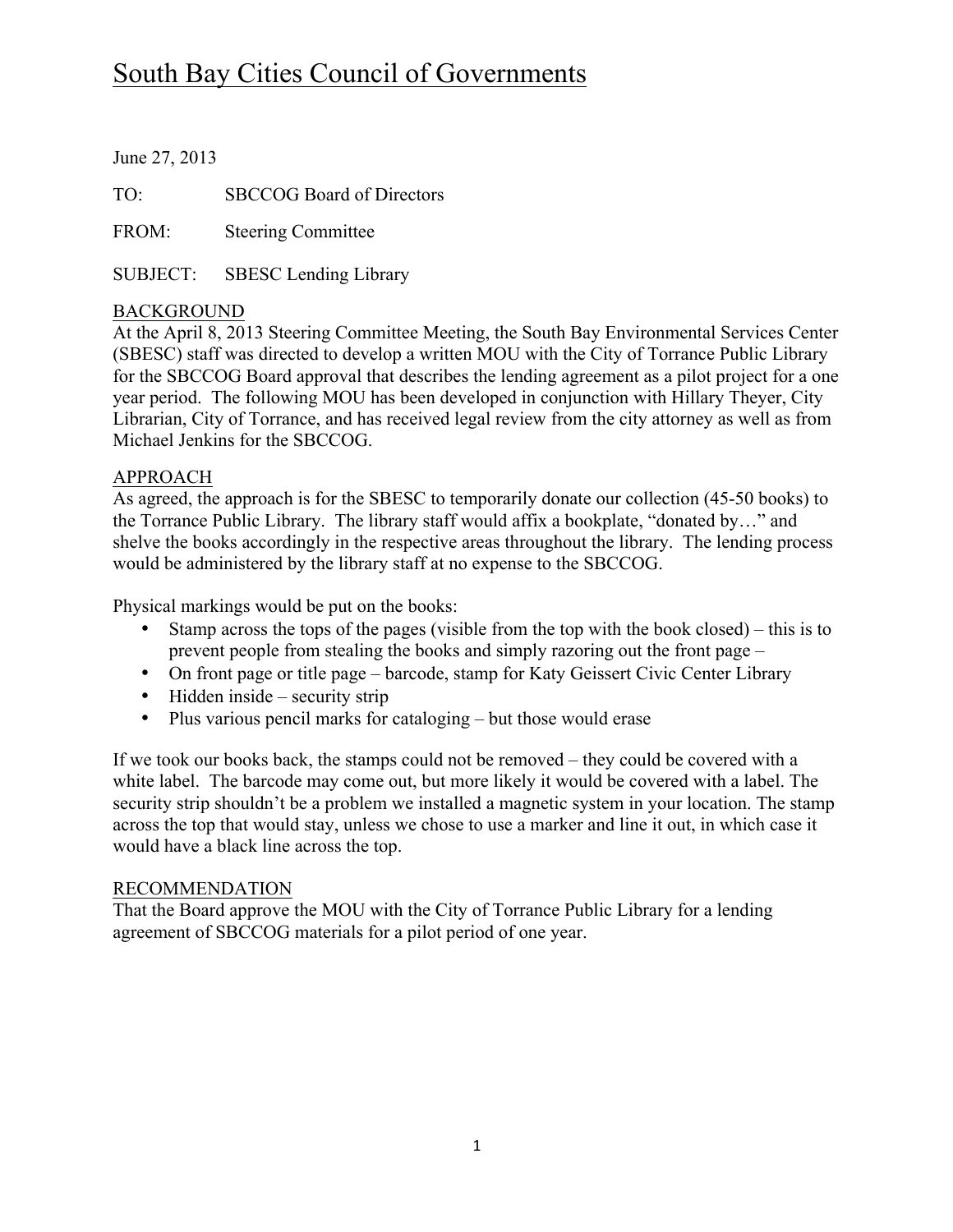#### **MEMORANDUM OF UNDERSTANDING**

THIS MEMORANDUM OF UNDERSTANDING (MOU) is dated as of June \_\_\_, 2013, by and between the South Bay Cities Council of Governments (SBCCOG), a joint powers authority organized and existing pursuant to the laws of the State of California, and the City of Torrance, a California municipal corporation, ("City"), organized and existing pursuant to the laws of the State of California. SBCCOG and the City shall collectively be referred to herein as the "Parties."

SBCCOG owns a collection of reference books and resource materials on energy efficiency practices, water conservation, transportation options, climate action planning, and recycling measures ("Collection") that are housed at the South Bay Environmental Services Center, a major program of the SBCCOG.

SBCCOG desires to have the Collection housed at the **Katy Geissert Civic Center Library** ("Library"), so the public can gain better access and thereby create a deeper appreciation and understanding of environmental issues, programs and available services. The Library will house this collection in accordance with policy and procedures for general circulating collections.

SBCCOG desires to have the collection available to the public as it represents asignificant educational resource for its citizens. Therefore, the parties agree that SBCCOG will lend the Collection to the City, and the City will lend the Collection from the Library on the following terms and conditions:

- 1. SBCCOG will retain ownership of the Collection.
- 2. SBCCOG shall at its cost, inventory, appraise and otherwise prepare the Collection for the Library. When the inventory is completed, SBCCOG shall provide a copy to the City in writing and that inventory shall be attached to the executive copy of this agreement and shall become part of it. The Library will prepare the collection for circulation with catalog records, and appropriate barcodes and property stamps.
- 3. SBCCOG may add to the Collection at any time and deliver the additional resources to the Library, amending the inventory list to include the additional resources as property of the SBCCOG.
- 4. City shall provide the long-term care and protection of the Collection following the policies and guidelines in place for the general circulating collections. Absent the City's written agreement to the contrary, the City need only provide the Collection such care, protection, maintenance and selfinsurance as the City provides for its own materials. The SBCCOG appraisal shall be used for insurance purposes. It is understood the City is self-insured. In case of damage or theft the Library will use all methods used for general collections to recover the item. The Library will report to SBCCOG if items are lost, damaged, or stolen.
- 5. City staff will implement this collection in accordance with all internal policies and procedures for general collections. If the City changes procedures, SBCCOG shall be given written notice and opportunity to withdraw from the partnership at any time.
- 6. City library staff will administer the lending process of the Collection at no expense to the SBCCOG.
- 7. This Agreement shall be effective when it is signed on behalf of both parties and SBCCOG delivers the Collection to the City.
- 8. This Agreement is considered a twelve month pilot project. The term of this MOU shall commence on July 1, 2013 and expire on June 30, 2014.